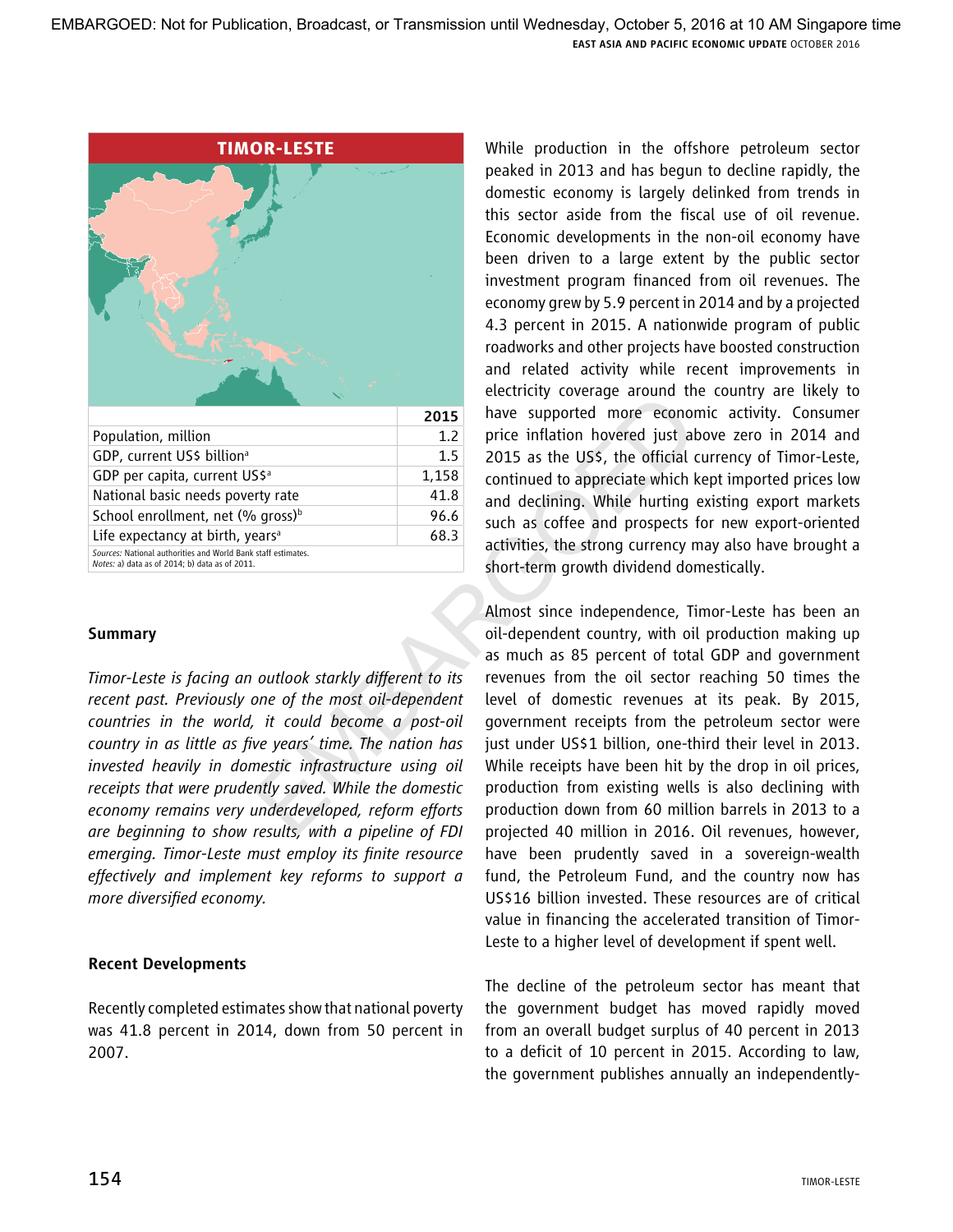audited estimate of the amount that can be sustainably drawn down each year from the Fund in perpetuity. That amount is currently around US\$500 million, but will fall inexorably each year as government draws down on the principal of the Fund.

The government's expansionary spending program is driven by an ambition to overhaul the nation's public infrastructure in order to crowd-in private sector investment and boost long-term growth prospects. While this represents a viable economic strategy in principal, it is dependent on the quality of the investments being made, and that public investment is indeed the binding constraint to private sector development. There are indications of limited capacity to implement the program, with execution rates for the infrastructure budget low and increasingly high prices demanded for construction works. A combination of marginal investments and high costs also raise important questions of the quality and prioritization of the investment program. One 30km stretch of road currently under construction in an underpopulated, rural area of the country costs an average of US\$10 million per kilometer (compared to a norm of US\$1–2m). by the investments being a post-on country in as trace<br>vector development. There are offshore oil sector will decline<br>ector development the bring production, exports and gross<br>accity to implement the program, next few year

Timor-Leste's only significant non-oil export product is coffee. Export values and volumes fell from US\$18.8 million (34m kg) in 2012 to US\$13.8 million (10.2m kg) in 2014 with production recovering in 2015 to US\$15.2 million (19.2m kg). Overall, the current account surplus has declined along with falling oil exports, from 44 percent of GDP in 2013 to 13 percent in 2015.

## Outlook

In 2016 and 2017, domestic growth is expected to continue in a similar range as the last two years, with growth forecast at 5.0 and 5.5 percent, respectively. While strong government spending, especially on infrastructure investment, will continue to stimulate growth, foreign direct investment is expected to increase as well. The Government recently signed the concession agreement for its first public-private partnership which will see a major international operator invest US\$150 million for the construction of a new container port near the capital city. Construction has also begun on a Heineken factory, and other potential investors are showing interest in some sectors.

Development of the domestic economy will be essential. With no new oil fields under development and current wells depleting rapidly, Timor-Leste is expected to be a post-oil country in as little as five year's time. Oil production, exports and gross value added from the offshore oil sector will decline rapidly each year for the next few years.

The Government recently submitted a supplementary budget for the current fiscal year to appropriate additional expenditure financed by excess drawdowns from the Petroleum Fund. As a result the budget deficit is expected to widen considerably in 2016 to more than 20 percent of GDP. In 2017 the budget deficit is forecast to widen even further as revenues from the oil sector decline.

## Risks and Challenges

The government has focused a considerable amount of their resources and focused their political agenda on supporting improvements in physical infrastructure nationwide. Achieving the best results in terms of long-lasting economic and social impacts will require an effective management of the public investment program to ensure that projects are prioritized that have a high return and support steady and rapid progress along a viable path of economic development. This task requires careful planning, backed up by solid analysis, including of complementary investments in skill development and technology adoption required to ensure that infrastructure investments pay-offs are high. Introducing quality and productivity enhancing technologies in coffee production, for example, can